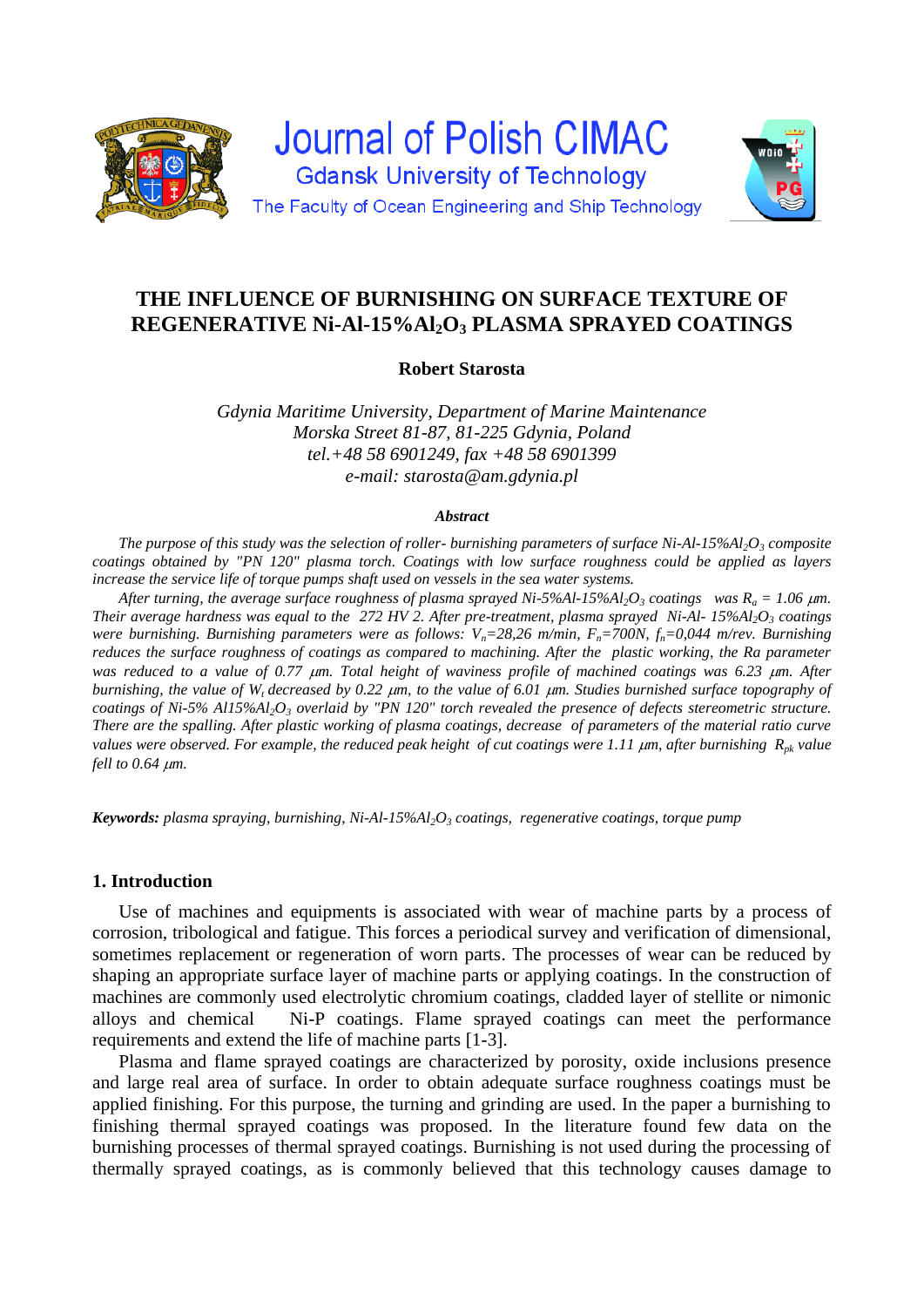coatings. Low susceptibility of coatings to the surface plastic treatment arises from several reasons. These include:

a) low adhesion of coatings to the substrate,

b) high tensile internal stress,

c) embrittlement of coatings resulting from the presence of "in situ" oxides and the pore in the structure.

However, due to more modern torches technology for thermal spraying, the adhesion improvement and oxidation reduction of the coating material are observed. This is due to obtain the higher speeds the movement of particles in the stream of sprayed.

Franzen [4, 5] proposes the use of burnishing to forming of geometric structure of coatings WC-Fe (50% tungsten carbide) obtained by arc spraying and WC-Co coatings imposed by supersonic spraying (HVOF). There are used as a coating to increase durability of press-forming dies. Efforts are also trying to obtain the relevant surface properties of thermal sprayed coatings by rolling and pressing. Plastic working of coatings based on nickel (Ni-Al, NiAl and Ni<sub>3</sub>Al) allowed to reduce the roughness without loss of its adhesion [6]. The Szczepanik [7, 8] proposes to use burnishing process as a finishing treatment and forming of Al-SiC composites sinters. After the surface plastic treatment  $R_a = 0.12 \div 0.75$  µm surface roughness were obtained.

Burnishing may also be used for surface treatment of materials prior to application of galvanic coatings, thermal sprayed and cladded. Nadasi [9] proposed the use of rolling of coatings to reduce their porosity.

In the articles [10], the use of burnishing to the surface finishing flame sprayed coatings are proposed. The Ni-5%Al coatings were studied. Coatings were deposited by oxy-acetylene "Roto-Teck 80" torch. Finishing allowed obtaining a surface with small roughness for both types of coatings. Arithmetic mean roughness value of the surface alloy coatings was  $R_a = 0.27 \mu m$ . Influence of burnishing process parameters on the value of roughness reduction index  $(K_{Ra})$ present the regression equation (1):

$$
K_{Ra} = -0.03V_n - 3.6f_n + 0.013F_n - 3.2 \pm 1.6,
$$
\n(1)

where:

 $V_n$  - burnishing speed, m/min,  $f_n$  - f eed, mm/rev,  $F_n$  - burnishing force, N,

The lowest value of surface roughness of Ni-5%Al coating were obtained, when the following parameters burnishing was used: burnishing force  $F_n = 1100$  N, feed  $f_n = 0.08$  mm/rev, burnishing speed  $V_n = 28.26$  m/min. It was found that the greatest influence on reducing the roughness of the surface coating has force burnishing. The greater the forces used during the burnishing operation, the arithmetic mean roughness value  $R_a$  is lower. Feed rate of roller is inversely proportional effect on the coatings surface roughness. Studies demonstrated a statistically insignificant effect of burnishing speed on surface roughness [10].

The roller-burnishing influences not only on the reduction of surface roughness, but also on strain hardening of the processed surface. The largest influence on the hardness of the coatings has burnishing speed. The relationship between these variables is inversely proportional. The least influences on the strengthening have the feed. When the feed is a smaller the coating surface hardness is higher. On the strain hardening is also influenced by the force of burnishing. The increase in the value of the burnishing force causes an increase in hardness of the coatings. The operation of burnishing caused an increase in the hardness about 20% for Ni-Al coatings [10].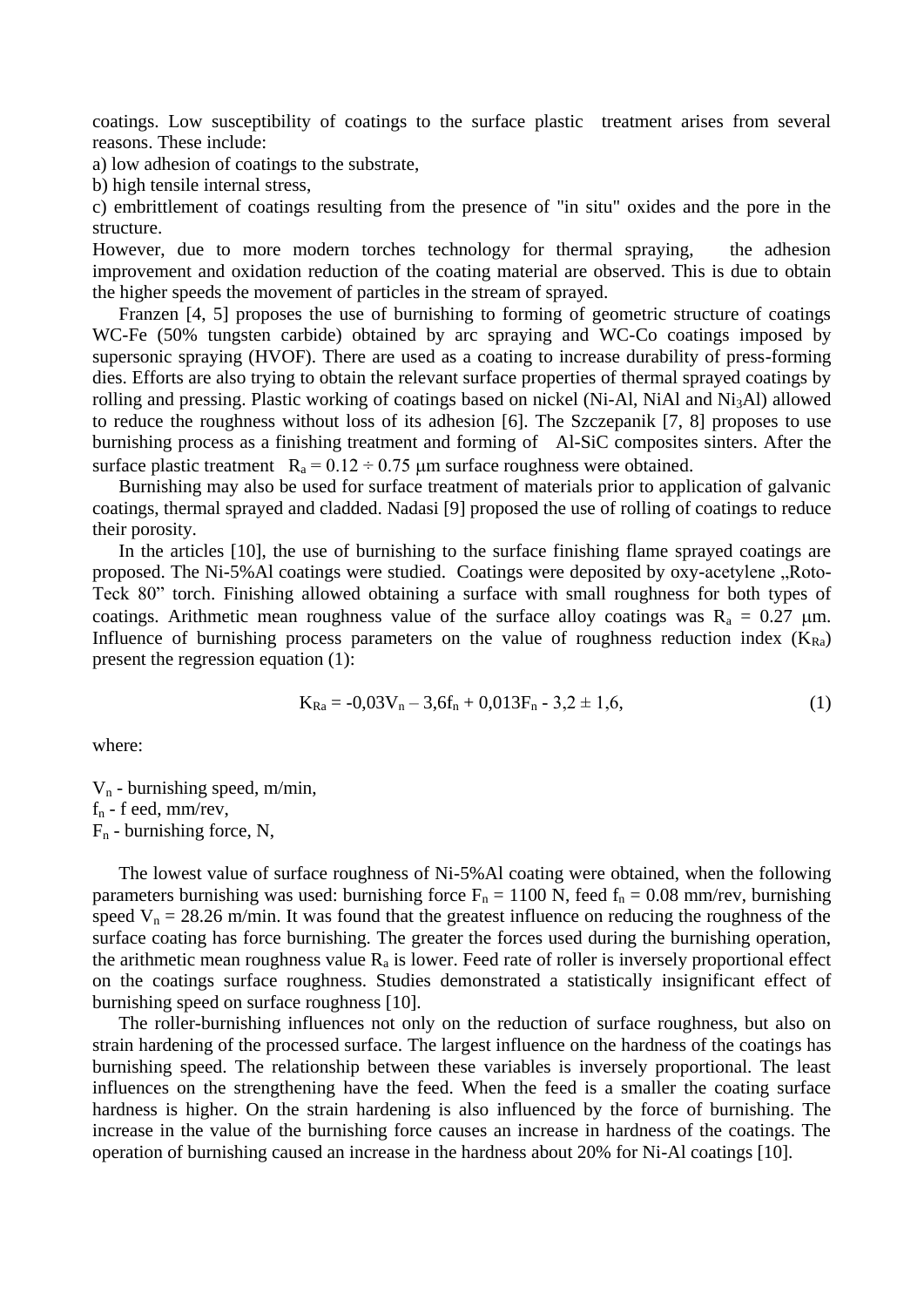In this article the results of measurements of surface coatings roughness after the plastic working are presented. Coatings were obtained by plasma spraying method, using the "PN-120". Coatings obtained using plasmatron should be characterized by lower porosity and the less numbers of interphases oxide inclusions from the layers obtained by "RotoTeck 80".

The purpose of this study was the selection of roller- burnishing parameters of surface Ni- $5\%$ Al -  $15\%$ Al<sub>2</sub>O<sub>3</sub> coatings obtained by "PN-120" plasmatron. Coatings with low surface roughness could be applied as layers increase the service life of torque pumps shaft used on vessels in the sea water systems.

#### **2. Preparation of pivots for burnishing**

The coatings were sprayed on steel shafts pivots (X5CrNi 18-10) with diameter  $\phi = 40$  mm. To increase the adhesion of the coatings, the pivots were threaded. For spraying a "PN 120 " torch was used. Two kind of material powders were used, a) ProXon 21021 (Ni- 93.45%, Al-5%, B-0.8%, Fe-0.34%, Cr-0.18%, Si-0.15%, C-0.08%) and b) MetaCeram 28020 (Al<sub>2</sub>O<sub>3</sub>-97,7%, TiO<sub>2</sub> - $2,2\%$ ,  $SiO<sub>2</sub>$ - 0,1%). The powders made by Castolin. The 15% volume fraction of powder MetaCeram 28020 in coating material was used

The following parameters of plasma spraying have been applied:

- argon pressure: 0,35 MPa,
- the distance of the nozzle from the surface : 70 -100 mm,
- current:  $450 \div 600$  A,
- voltage arc internal:  $47 \div 60V$ .

After spraying, the coating was subjected to initial treatment (turning) in order to reduce shape (roundness and cylindricity) deviations of the pivots shafts.

 $Ni-5%Al-15%Al<sub>2</sub>O<sub>3</sub>$  alloy coatings were machining by means of trigon inserts. Its catalogue number is GC 3210 (Sandvig Coromant) [11]. GC 3210 is a material based on tungsten carbide with a supplement of titanium nitride, covered with a TiN coating obtained by CVD method. In the DWLNRL-2525M08 holder a WMNG 080408-KM insert was mounted. Insert and the holder was manufactured by Sandvik Coromant. The geometry of the cutting tool, takes into account the insert and tool holder are follows:

- cutting inserts angle  $-\beta = 80^\circ$ ,
- approach angle  $\kappa_r$  -95°,
- rake angle  $-\gamma = -6^\circ$ ,
- clearance angle  $\alpha = 6^\circ$ ,
- nose radius  $r_{\epsilon} = 0.8$  mm,

Turning parameters were used:

- cutting speed  $V_c = 100$  m/min,
- $\bullet$  feed rate  $f = 0.06$  mm/rev,
- cutting depth  $a_p = 0,1$  mm.

# **3. Methodology of research**

The burnishing process was conducted with a one-roller Yamato SRMD burnisher. The application parameters of the technological process of surface plastic treatment are presented in tab. 1. We decided upon an assessment of the impact of the burnishing on the surface roughness of the coatings by analyzing three factors associated with the operation – i.e.: pressure force Fn, speed of burnishing Vn, and feed fn. We've omitted the variables concerning the type of material (plasticity border, extension) and the tools (radius of rounding up of the burnishing element, surface roughness of the burnishing element).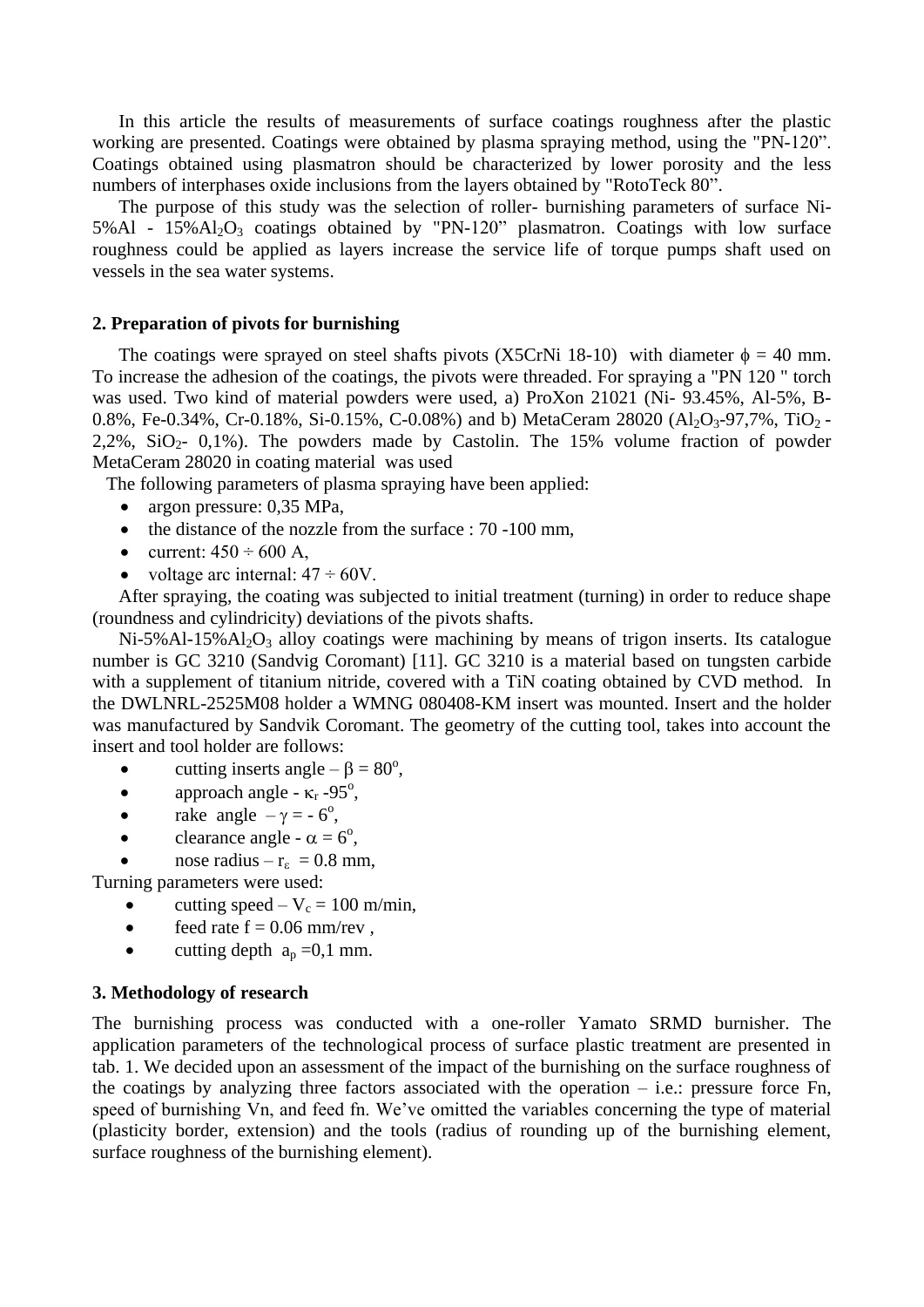

*Fig.1.The one-roller Yamato SRMD burnisher*

*Tab. 1. Parameters of burnishing process*

| Parameter                | Value            |       |
|--------------------------|------------------|-------|
| Burnishing force - $F_n$ | ſΝl              | 700   |
| Burnishing speed - $V_n$ | [m/min]          | 28.26 |
| Feed - $f_n$             | ${\rm [mm/rev]}$ | 0.044 |

Surface roughness and topography were measured with a profilometer HOMMEL TESTER T1000. The traverse length of the roughness measurement was 4.8 mm, and the sampling length was 0.8 mm. On the basis of the results achieved, the surface  $K_{Ra}$  roughness reduction index was defined:

$$
K_{Ra} = \frac{R_a'}{R_a} \tag{1}
$$

where:

 $K_{\text{Ra}^+}$  roughness reduction index,

Ra' - coating surface roughness after cutting,

Ra - surface roughness material after surface plastic processing.

The hardness measurement was performed by means of Vickers method with the use of FM-800 device, at thrust force amounting to 20 N. On the basis of the results achieved, the relative degree of hardness Su was determined:

$$
S_u = \frac{HV_2 - HV_1}{HV_1}100\%
$$
 (2)

where:

 $S<sub>u</sub>$  - relative degree of strain hardening,  $HV_1$  - coating hardness before burnishing, HV<sup>2</sup> - coating hardness after surface plastic treatment.

#### **4. Results**

After turning, the average surface roughness of coatings of Ni-Al-15% $Al_2O_3$  plasma sprayed was  $R_a = 1.06$  µm. Average hardness equaled 272 HV2. Before machining, plasma sprayed alloy coatings were characterized by hardness equal 223 HV2. There is strain hardening after machining of coatings was observed. Fig. 2 and tab. 2 present the results of measurements of the parameters characterizing the geometric structure of the alloy coatings sprayed using the plasmatron, both after turning and burnishing. Burnishing allows get a surface which is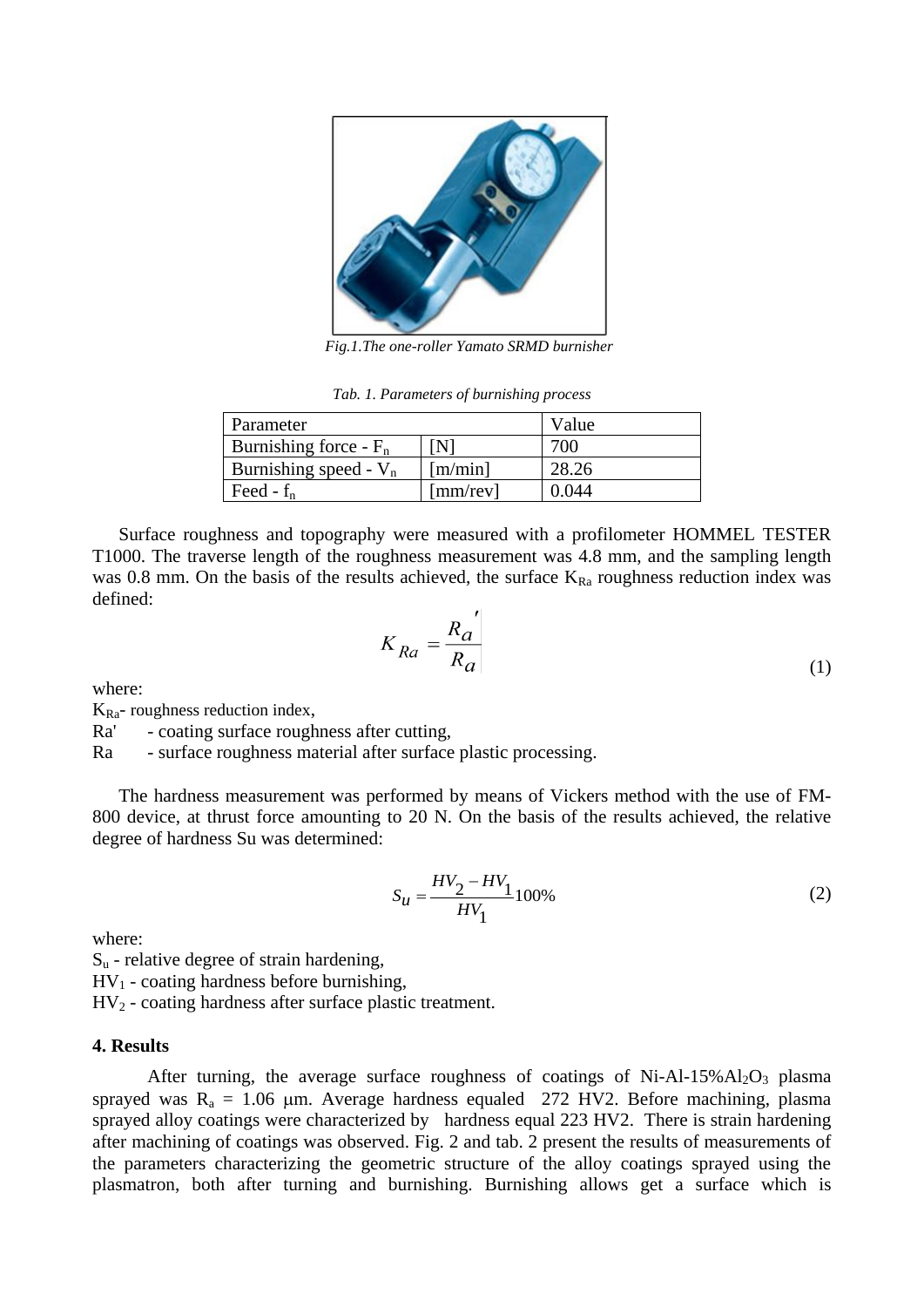characterized by a lower surface roughness compared to the turning process. After the plastic surface treatment the  $R_a$  parameter was reduced to a value of 0.77  $\mu$ m. Roughness reduction index  $(K_{Ra})$  equaled to 1.38. Processing tool SRMD contributes to nearly 30 percent reduce the surface roughness of plasma sprayed Ni-Al-15%Al<sub>2</sub>O<sub>3</sub> coatings.



*Fig. 2. Effect of treatment on R<sup>a</sup> roughness parameter of surface Ni-Al-15%Al2O<sup>3</sup> coatings*

|                                                                            | <b>Tab.</b> 1, Results of basic statistical analysts of roughness $(\kappa_b, \kappa_z, \kappa_{Sm}, \kappa_{sk}, \kappa_{mr(50\%)})$ , waviness (w <sub>t</sub> ) and<br>material ratio ( $R_{pk}$ , $R_{vk}$ ) parameters of Ni-5%Al-15%Al <sub>2</sub> O <sub>3</sub> coatings obtaibed by plasma spraying |         |                |         |       |          |  |  |
|----------------------------------------------------------------------------|---------------------------------------------------------------------------------------------------------------------------------------------------------------------------------------------------------------------------------------------------------------------------------------------------------------|---------|----------------|---------|-------|----------|--|--|
| parameters                                                                 | number                                                                                                                                                                                                                                                                                                        | mean    | min.           | max     | s.d   | standard |  |  |
|                                                                            | of measurements                                                                                                                                                                                                                                                                                               |         |                |         |       | error    |  |  |
| after turning                                                              |                                                                                                                                                                                                                                                                                                               |         |                |         |       |          |  |  |
| $R_t[\mu m]$                                                               | 6                                                                                                                                                                                                                                                                                                             | 16,41   | 13,89          | 19,86   | 2,23  | 0,91     |  |  |
| $R_z[\mu m]$                                                               |                                                                                                                                                                                                                                                                                                               | 8,98    | 7,55           | 10,45   | 1,24  | 0,51     |  |  |
| $R_{\text{Sm}}[mm]$                                                        |                                                                                                                                                                                                                                                                                                               | 0,08    | 0,06           | 0,095   | 0,015 | 0,006    |  |  |
| $R_{\rm sk}$                                                               |                                                                                                                                                                                                                                                                                                               | $-1,03$ | $-1,58$        | $-0,47$ | 0,37  | 0,15     |  |  |
| $W_t[\mu m]$                                                               |                                                                                                                                                                                                                                                                                                               | 6,23    | 4,31           | 7,84    | 1,35  | 0,55     |  |  |
| $R_{pk}$ [µm]                                                              |                                                                                                                                                                                                                                                                                                               | 1,11    | 0,87           | 1,26    | 0,15  | 0,06     |  |  |
| $R_k$ [µm]                                                                 |                                                                                                                                                                                                                                                                                                               | 2,4     | $\overline{2}$ | 3,19    | 0,41  | 0,17     |  |  |
| $R_{vk}$ [µm]                                                              |                                                                                                                                                                                                                                                                                                               | 2,27    | 1,54           | 3,47    | 0,67  | 0,27     |  |  |
| $R_{mr(50\%)}[\mu m]$                                                      |                                                                                                                                                                                                                                                                                                               | 3,51    | 2,81           | 3,9     | 0,4   | 0,16     |  |  |
| After burnishing: $V_n = 28,26$ m/min, $F_n = 700N$ , $f_n = 0,044$ mm/obr |                                                                                                                                                                                                                                                                                                               |         |                |         |       |          |  |  |
| $R_t[\mu m]$                                                               | 6                                                                                                                                                                                                                                                                                                             | 12,28   | 10,06          | 18,01   | 2,9   | 1,18     |  |  |
| $R_z[\mu m]$                                                               |                                                                                                                                                                                                                                                                                                               | 6,31    | 5,42           | 7,63    | 0,888 | 0,361    |  |  |
| $R_{\text{Sm}}[mm]$                                                        |                                                                                                                                                                                                                                                                                                               | 0,043   | 0,038          | 0,051   | 0,005 | 0,002    |  |  |
| $R_{sk}$                                                                   |                                                                                                                                                                                                                                                                                                               | $-4,15$ | $-6,06$        | $-2,33$ | 1,85  | 0,69     |  |  |
| $W_t[\mu m]$                                                               |                                                                                                                                                                                                                                                                                                               | 6,01    | 3,36           | 8,55    | 2,15  | 0,88     |  |  |
| $R_{pk}$ [µm]                                                              |                                                                                                                                                                                                                                                                                                               | 0,64    | 0,26           | 1,39    | 0,4   | 0,16     |  |  |
| $R_k$ [µm]                                                                 |                                                                                                                                                                                                                                                                                                               | 1,45    | 0,93           | 2,32    | 0,58  | 0,24     |  |  |
| $R_{vk}$ [µm]                                                              |                                                                                                                                                                                                                                                                                                               | 2,04    | 0,98           | 4,18    | 1,04  | 0,42     |  |  |
| $R_{mr(50\%)}[\mu m]$                                                      |                                                                                                                                                                                                                                                                                                               | 2,78    | 2,15           | 3,57    | 0,54  | 0,22     |  |  |

*Tab. 1, Results of basic statistical analysis of roughness (R<sup>t</sup> <i><u><b><i>D*</del></u>  $R_5$ ,  $R_7$ ,  $R_7$ ,  $(500)$ , waviness (W<sub>i</sub>) and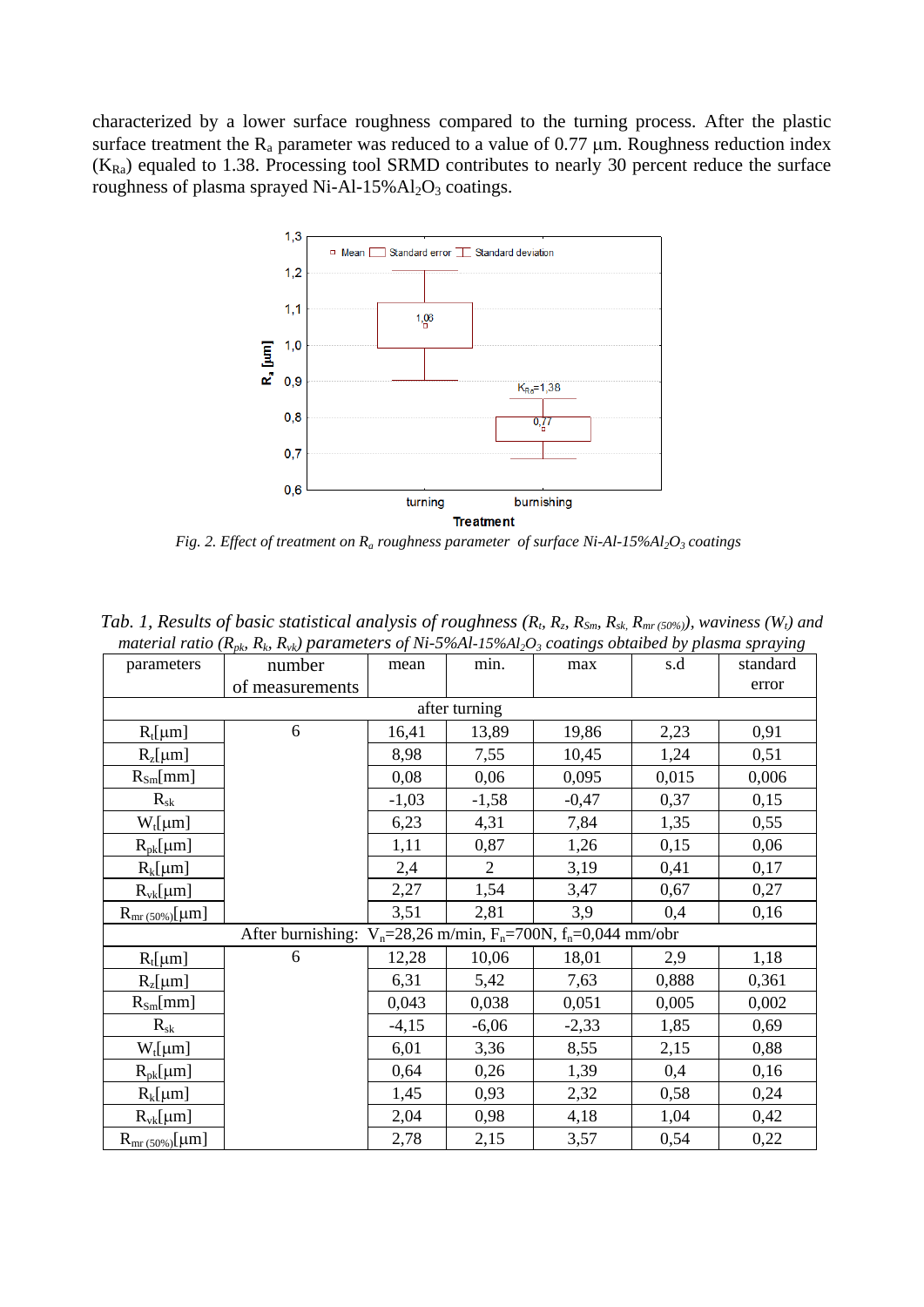Average value of total height of roughness profile  $(R<sub>t</sub>)$  of burnished coatings was equal to 12.29  $\mu$ m and 16.41  $\mu$ m after turning. Maximum height of roughness profile (R<sub>z</sub>) value the after plastic surface treatment decreased from 8.98  $\mu$ m to 6.31  $\mu$ m. The difference is only 2,67  $\mu$ m. Value mean of total height of waviness profile  $(W_t)$  of turned coatings was 6.23  $\mu$ m. After burnishing the value of  $W_t$  decreased by 0.22  $\mu$ m to the value of 6.01  $\mu$ m. Statistical analysis (nonparametric tests for two dependent variables): Wilcoxon's test and sign test showed that the differences between the averages of the total height of waviness profile for both coatings of finishing processes, for a given level of significance  $\alpha = 0.05$ , is not statistically significant. The important observation is that the  $R_z$  takes the average parameter values greater than  $W_t$ . Thus, in this case the leakproofness condition is fulfilled.

There reduction of material ratio curve parameters was observed. For example, the reduced peak height of machined coatings was 1.11  $\mu$ m, and the after plastic surface treatment of R<sub>pk</sub> value decreased to 0.64  $\mu$ m. Core roughness depth of machined coatings was 2.27  $\mu$ m. The average value of the  $R_k$  parameter of coatings after plastic surface treatment was 2.04  $\mu$ m.



*Fig. 3. Examples of waviness profiles of Ni-Al-15%Al2O<sup>3</sup> coatings obtained by plasma spraying: a) the turned* ( $W_t$  = 7.41  $\mu$ m), *b*) the burnished ( $Wt$  = 7.13  $\mu$ m),



*Fig. 4. Examples of roughness profiles of Ni-Al-15%Al2O<sup>3</sup> coatings obtained by plasma spraying:* a) *the turned* ( $R_a = 1.02 \text{ }\mu\text{m}$ ), *b*) *the burnished* ( $R_a = 0.71 \text{ }\mu\text{m}$ ),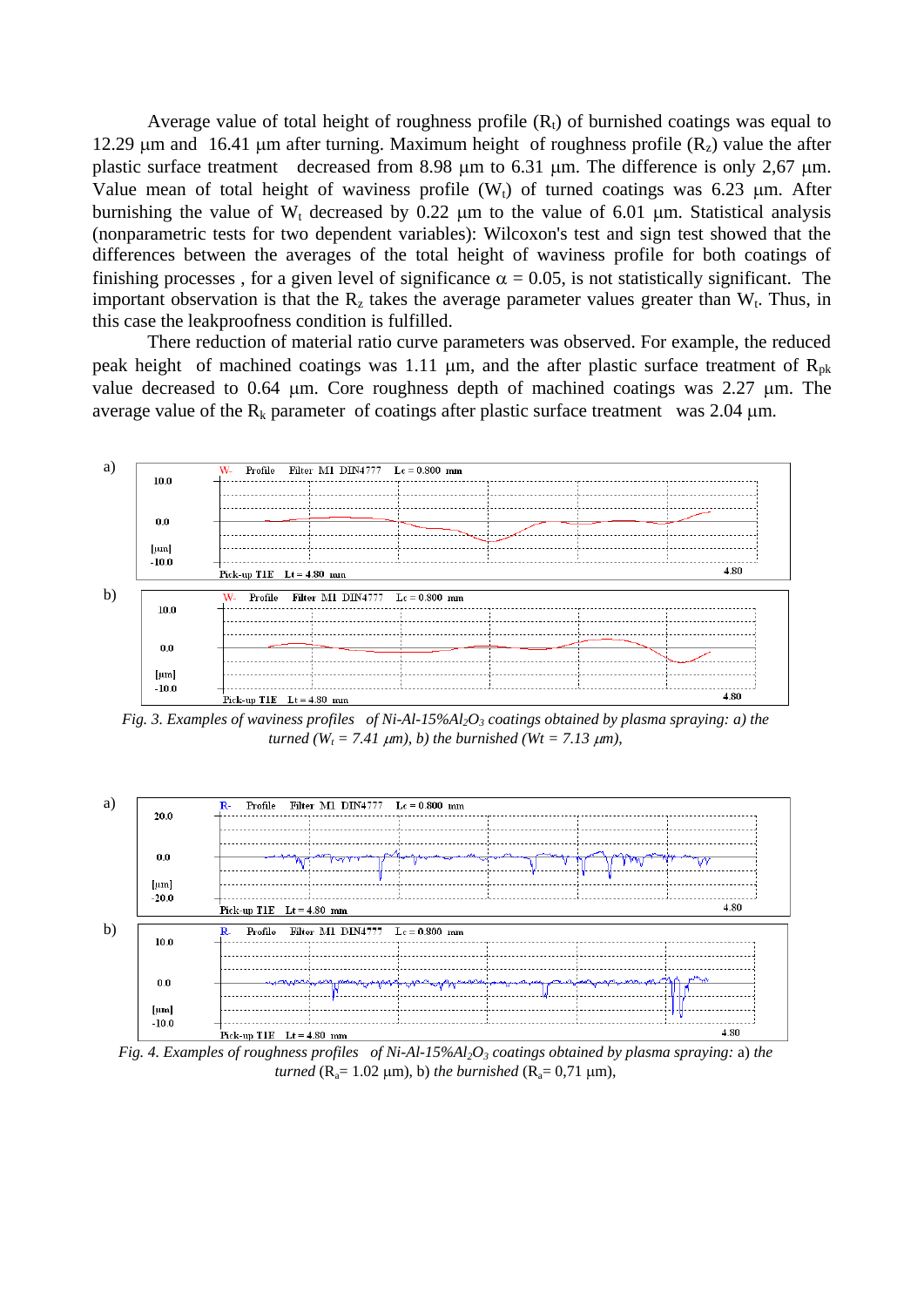

*Fig. 5. Examples of material ratio curves of the surface Ni-Al-15%Al2O<sup>3</sup> coatings obtained by plasma spraying:*: a) *the turned*, b) *the burnished* 



*Fig. 6. Unfiltered topography of the burnished surface of plasma sprayed Ni-Al-15%Al2O<sup>3</sup> coatings*



*Fig. 7. Effect of treatment on hardness and relative degree of strain hardening (Su) of surface Ni-Al-15%Al2O<sup>3</sup> coatings*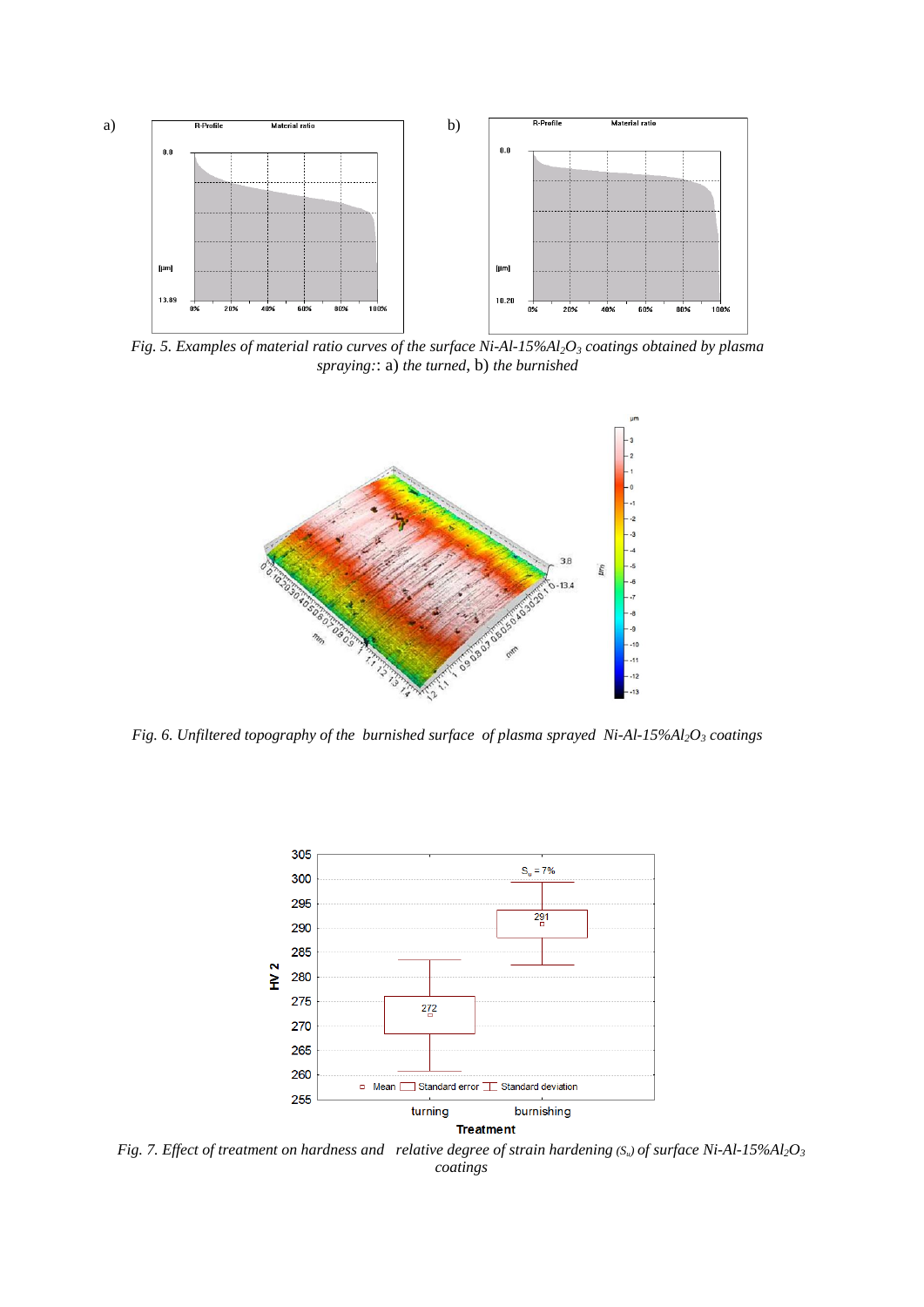In figures 3, 4 and 5 examples of profiles of surface roughness, waviness and material ratio curves of Ni-Al-15% $Al_2O_3$  coatings plasma sprayed by PN120 torch are presented.

Studies burnished surface topography of coatings of Ni-Al-15% $Al_2O_3$  overlaid by "PN 120" torch revealed the presence of defects stereometric structure. There are the spalling (fig. 6). The observed spalling on the surface of alloy coatings sprayed by plasmatron were more limited from the same geometric structure defects on the surface of coatings obtained by flame spraying methods [10].

On figure 6 presented the results of hardness measurement and estimation of the relative degree of strain hardening of plasma Ni-Al-15% $Al_2O_3$  coatings. The hardness of these coatings after machining was 272 HV2. After burnishing their hardness increased to 291 HV2. Relative degree of strain hardening  $(S_u)$  obtained a value of 7%.

# **5. Summary**

- Burnishing can be used as finishing of plasma sprayed Ni-Al-15% $Al_2O_3$  coatings.
- Applying to burnishing SRMD tool can be obtained to the coating surface roughness  $R_a = 0.77$  µm. In comparison to the turned coatings is almost 30 percent less the  $R_a$  value  $(K_{Ra} = 1.38).$
- Burnished surface satisfies the tightness condition  $(W_t < R_z)$ .
- The surface structure, characterized by the material ratio curve, burnished coatings testified about: a) a small wear of shaft neck in time grinding in mated machine parts, b) large area of contact between the surface of journal with gland's packing.
- After burnishing, plasma-sprayed Ni-Al coatings can be used to regenerate journals mated water sealed gland in torque pumps (due to the surface texture).
- After burnishing, almost 7% strain hardening  $(S_u)$  of Ni-Al -15%Al<sub>2</sub>O<sub>3</sub> coatings was observed

## **References**

- [1] Kung-Hsu, H., Ming-Chang, J., Ming-Der, G., *A study on the wear resistance characteristics of pulse electroforming Ni–P alloy coatings as plated*, Wear, Vol. 265, pp. 833-844, 2007.
- [2] Bolelli, G., Cannillo V., Lusvarghi L., Ricco S. *Mechanical and tribological properties of electrolytic hard chrome and HVOF-sprayed coatings*, Surface and Coatings Technology, Vol. 200, pp. 2995 – 3009, 2006.
- [3] DuraSpindle, Increasing performance, Information materials MAN B&W, 2005.
- [4] Franzen, V., Trompeter, M. Brosius, A., Tekkaya A. E., *Finishing of thermally sprayed tool coatings for sheet metal forming operations by roller burnishing,* Int J Mater Form, Vol. 3, pp. 147-150, 2010.
- [5] Franzen, V., Witulski, J., Brosius, A., Trompeter, M., Tekkaya, A.E., *Thermally sprayed coatings as effective tool surfaces in sheet metal forming applications*, Journal of Thermal Spray Technology, Vol. 20, pp. 939 -947, 2011.
- [6] Dyl, T., Starosta, R., Skoblik, R., *The effect of the unit pressure on the NiAl and Ni3Al intermetallic coatings selection parameters after plastic working*, Solid State Phenomena, Vol. 165, pp.19-24, 2010.